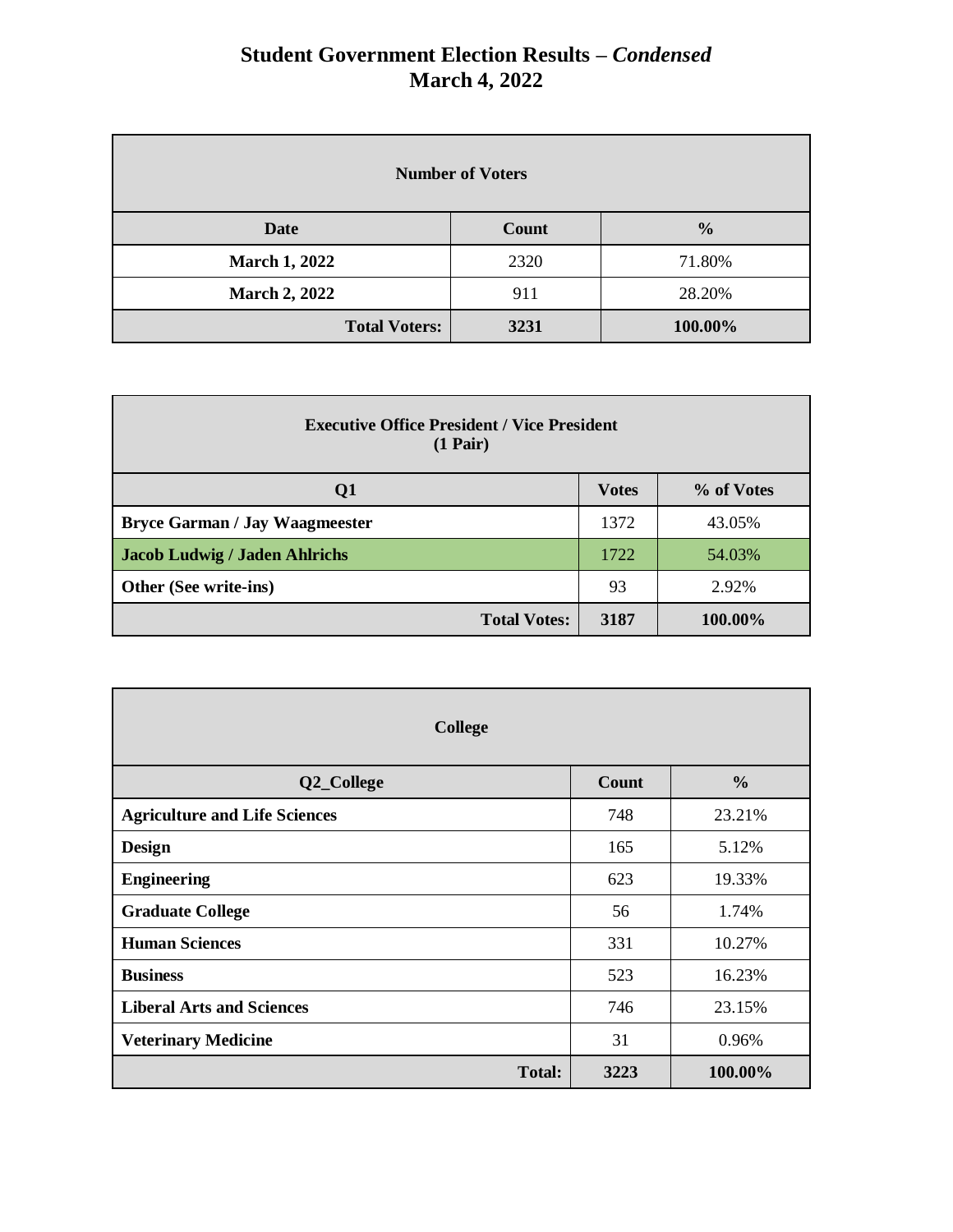| <b>College of Agriculture and Life Sciences Senators</b><br>(2 <b>Seats</b> ) |              |            |  |
|-------------------------------------------------------------------------------|--------------|------------|--|
| Q <sub>3</sub>                                                                | <b>Votes</b> | % of Votes |  |
| <b>Jennifer Holliday</b>                                                      | 416          | 34.41%     |  |
| Rebecka Larson                                                                | 367          | 30.36%     |  |
| <b>Quentin Slater</b>                                                         | 393          | 32.51%     |  |
| Other (See write-ins)                                                         | 33           | 2.73%      |  |
| <b>Total Votes:</b>                                                           | 1209         | 100.00%    |  |

| <b>College of Design Senator</b><br>$(1$ Seat) |                |            |  |
|------------------------------------------------|----------------|------------|--|
| Q <sub>4</sub>                                 | <b>Votes</b>   | % of Votes |  |
| <b>Hannah Overman</b>                          | 75             | 47.47%     |  |
| <b>Emi Thornton</b>                            | 81             | 51.27%     |  |
| Other (See write-ins)                          | $\overline{2}$ | 1.27%      |  |
| <b>Total Votes:</b>                            | 158            | 100.00%    |  |

| <b>College of Engineering Senators</b><br>(4 <b>Seats</b> ) |              |            |  |
|-------------------------------------------------------------|--------------|------------|--|
| Q <sub>5</sub>                                              | <b>Votes</b> | % of Votes |  |
| <b>Max Kueller</b>                                          | 406          | 38.45%     |  |
| <b>Rachel Schnepf</b>                                       | 454          | 42.99%     |  |
| <b>Anna Hackbarth (write-in)</b>                            | 17           | 1.61%      |  |
| <b>Jose Carlos Garcia (write-in) Tied for 4th seat</b>      | 11           | 1.04%      |  |
| <b>Preston Kohlhaas (write-in) Tied for 4th seat</b>        | 11           | 1.04%      |  |
| Other (See write-ins)                                       | 157          | 14.87%     |  |
| <b>Total Votes:</b>                                         | 1056         | 100.00%    |  |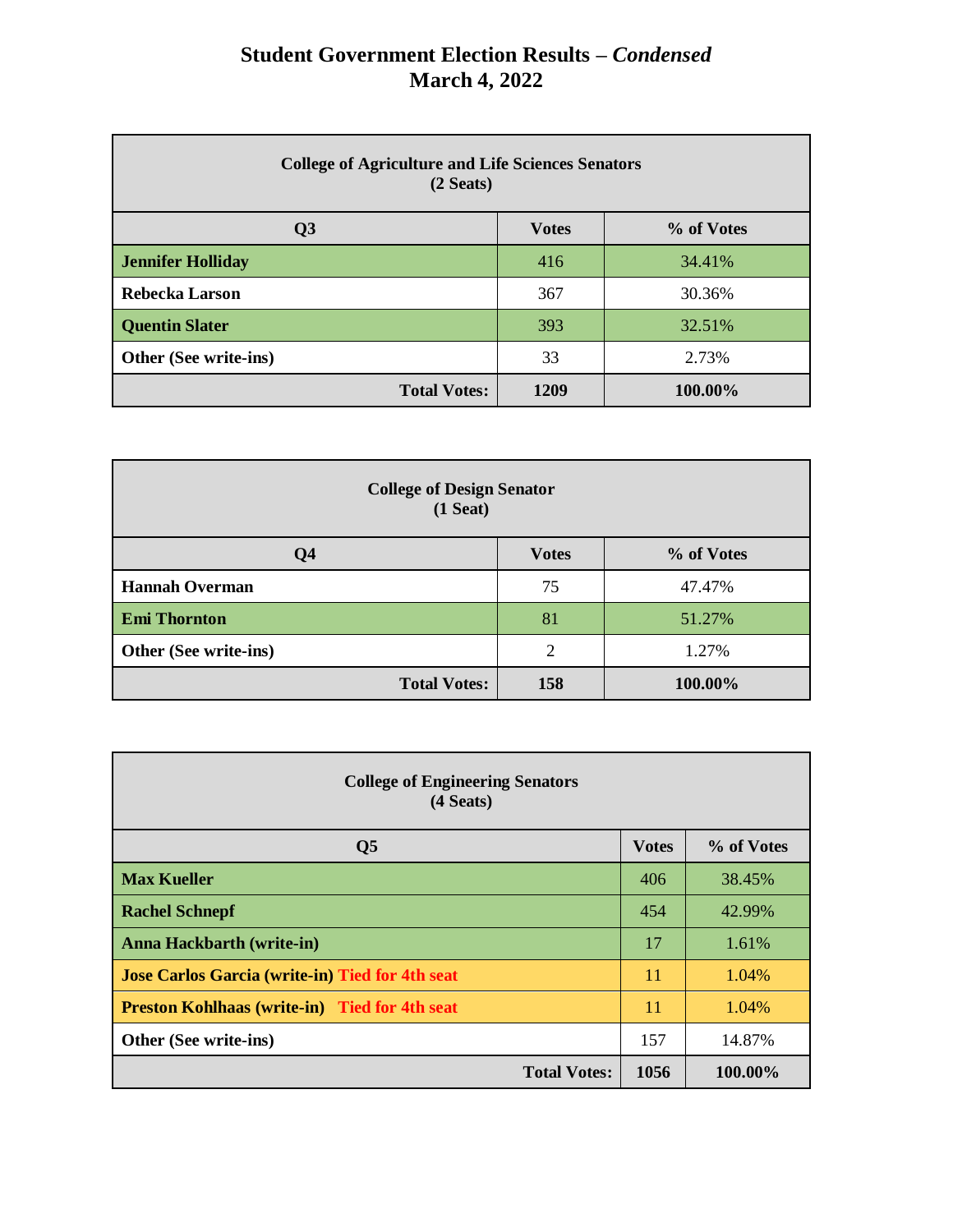| <b>Graduate College Senators</b><br>(2 <b>S eats</b> ) |              |            |  |
|--------------------------------------------------------|--------------|------------|--|
| Q <sub>6</sub>                                         | <b>Votes</b> | % of Votes |  |
| <b>Yonting Goh</b>                                     | 41           | 47.13%     |  |
| <b>Eddie Mahoney</b>                                   | 44           | 50.57%     |  |
| Other (See write-ins)                                  | 2            | 2.30%      |  |
| <b>Total Votes:</b>                                    | 87           | 100.00%    |  |

| <b>College of Human Sciences Senators</b><br>(2 <b>Seats</b> ) |                     |                |            |
|----------------------------------------------------------------|---------------------|----------------|------------|
|                                                                | Q7                  | <b>Votes</b>   | % of Votes |
| <b>Madeline Becker (write-in)</b>                              | <b>Six-way Tie</b>  | $\overline{2}$ | 2.53%      |
| <b>Lily Couchman (write-in)</b>                                | <b>Six-way Tie</b>  | $\overline{2}$ | 2.53%      |
| <b>Ezra Odole (write-in)</b>                                   | <b>Six-way Tie</b>  | $\overline{2}$ | 2.53%      |
| <b>Sydney Pakkala (write-in)</b>                               | <b>Six-way Tie</b>  | $\overline{2}$ | 2.53%      |
| <b>Ella Slade (write-in)</b>                                   | <b>Six-way Tie</b>  | $\overline{2}$ | 2.53%      |
| <b>Lauren Snyder (write-in)</b>                                | <b>Six-way Tie</b>  | $\overline{2}$ | 2.53%      |
| Other (See write-ins)                                          |                     | 67             | 84.81%     |
|                                                                | <b>Total Votes:</b> | 79             | 100.00%    |

| <b>College of Business Senators</b><br>(2 <b>S eats</b> ) |     |         |  |  |
|-----------------------------------------------------------|-----|---------|--|--|
| Q <sub>8</sub><br>% of Votes<br><b>Votes</b>              |     |         |  |  |
| <b>Arianna Burkes</b>                                     | 282 | 37.15%  |  |  |
| <b>Quita Jackson</b>                                      | 200 | 26.35%  |  |  |
| <b>Marlyn Topete</b>                                      | 235 | 30.96%  |  |  |
| Other (See write-ins)                                     | 42  | 5.53%   |  |  |
| <b>Total Votes:</b>                                       | 759 | 100.00% |  |  |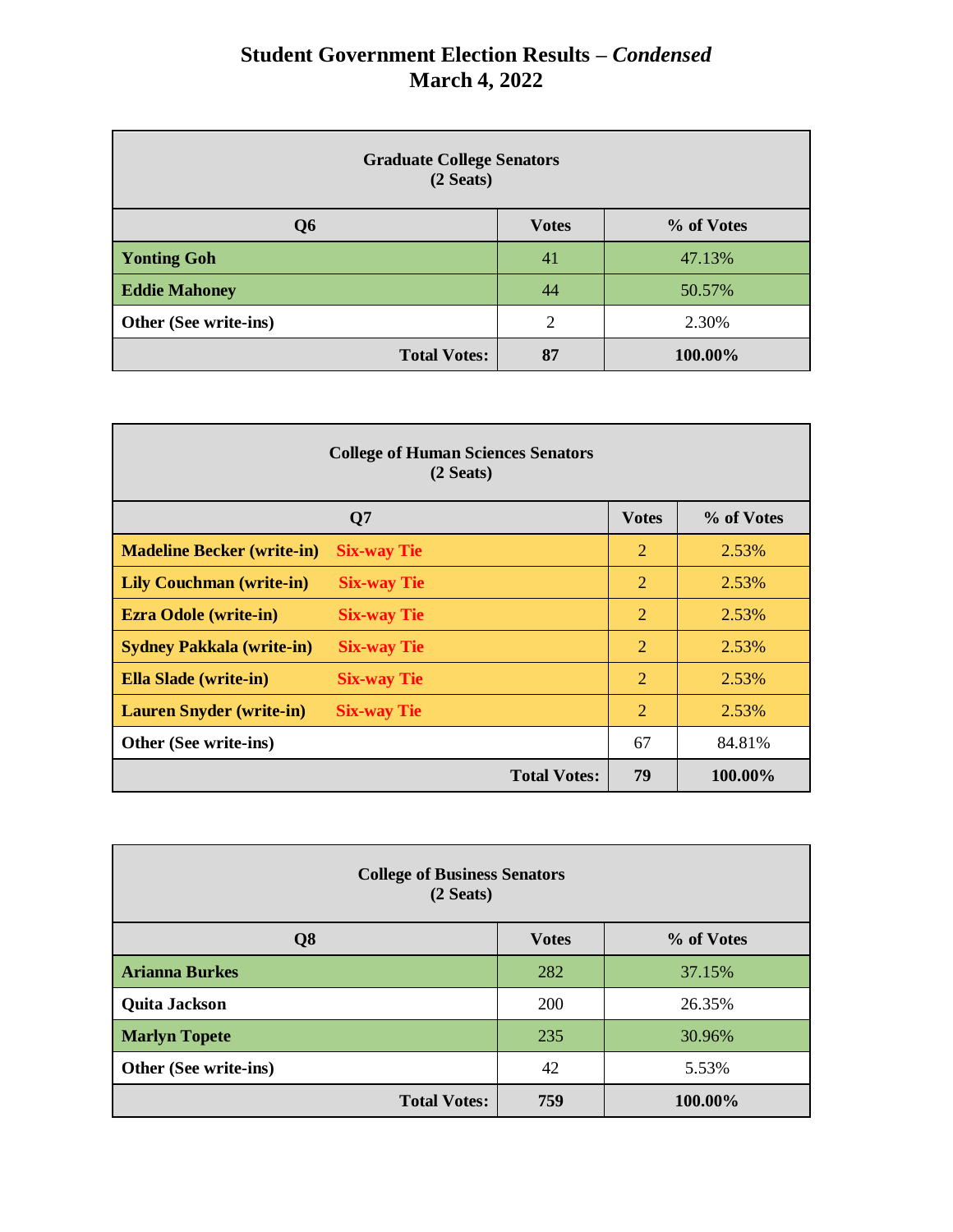| <b>College of Liberal Arts and Sciences Senators</b><br>(3 <b>Seats</b> ) |              |            |  |
|---------------------------------------------------------------------------|--------------|------------|--|
| Q <sub>9</sub>                                                            | <b>Votes</b> | % of Votes |  |
| Obi Agba                                                                  | 268          | 16.50%     |  |
| Rakesh Avadhanula                                                         | 132          | 8.13%      |  |
| <b>Madeline Becker</b>                                                    | 388          | 23.89%     |  |
| <b>Jamie Hoss</b>                                                         | 262          | 16.13%     |  |
| <b>Meredith Mays</b>                                                      | <b>290</b>   | 17.86%     |  |
| <b>Ezra Odole</b>                                                         | 249          | 15.33%     |  |
| Other (See write-ins)<br>35<br>2.16%                                      |              |            |  |
| <b>Total Votes:</b>                                                       | 1624         | 100.00%    |  |

| <b>College of Veterinary Medicine Senator</b><br>$(1$ Seat) |              |            |  |
|-------------------------------------------------------------|--------------|------------|--|
| Q10                                                         | <b>Votes</b> | % of Votes |  |
| <b>Tom Nordmeyer (write-in)</b>                             | 11           | 61.11%     |  |
| Other (See write-ins)                                       | 7            | 38.89%     |  |
| <b>Total Votes:</b>                                         | 18           | 100.00%    |  |

| <b>Residence</b>                                        |       |               |  |  |
|---------------------------------------------------------|-------|---------------|--|--|
| Q11 Resid                                               | Count | $\frac{6}{9}$ |  |  |
| <b>Collegiate Panhellenic Council (Sororities)</b>      | 257   | 8.12%         |  |  |
| <b>Frederiksen Court Apartments</b>                     | 207   | 6.54%         |  |  |
| <b>Interfraternity Council (Fraternities)</b>           | 233   | 7.36%         |  |  |
| <b>Residence Halls</b>                                  | 759   | 23.98%        |  |  |
| <b>Off Campus</b>                                       | 1631  | 51.53%        |  |  |
| Schilletter (SV) and University (UV) Village Apartments | 78    | 2.46%         |  |  |
| <b>Total:</b>                                           | 3165  | 100.00%       |  |  |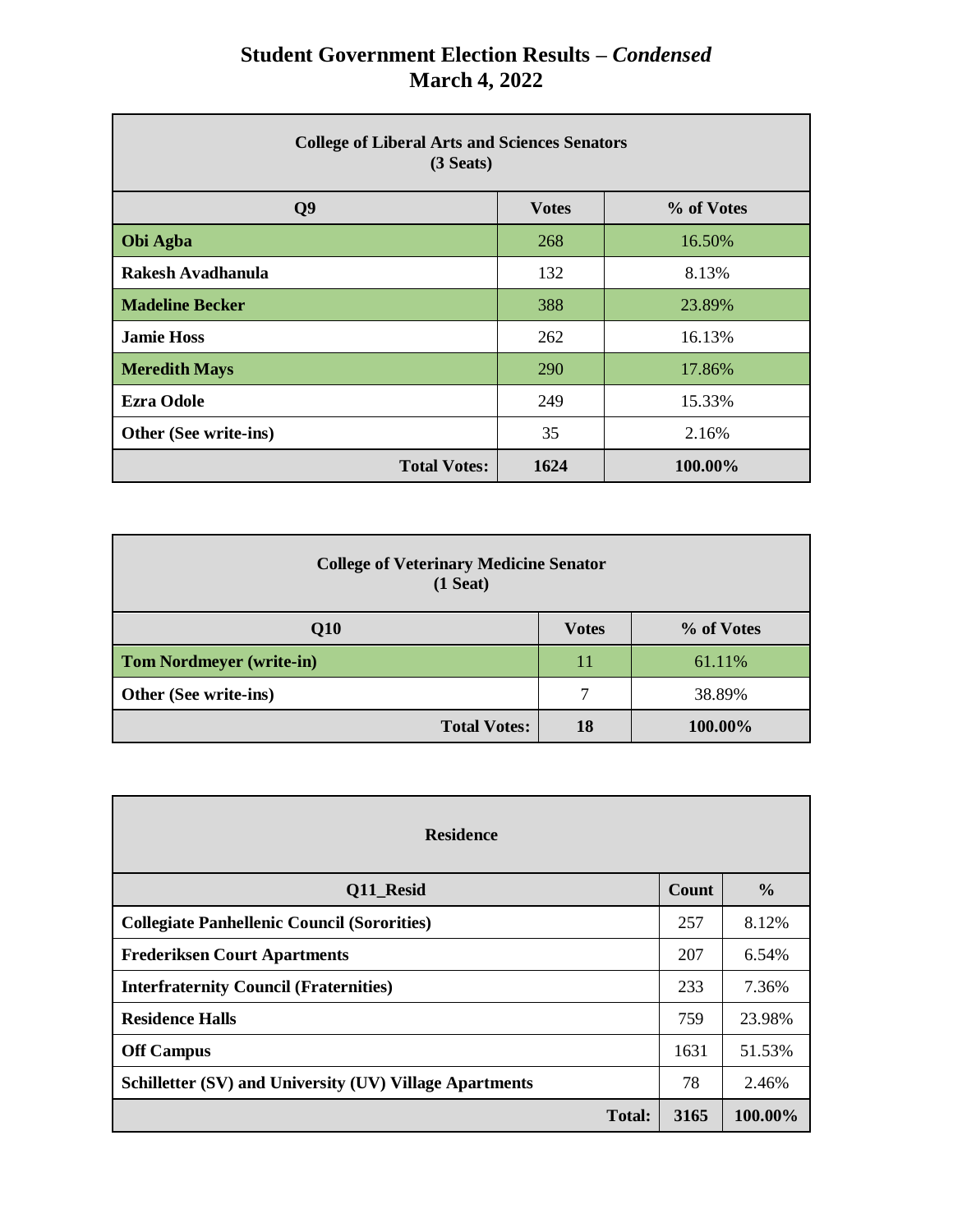| <b>Collegiate Panhellenic Council Residence Senator</b><br>$(1$ Seat) |                |            |
|-----------------------------------------------------------------------|----------------|------------|
| Q12                                                                   | <b>Votes</b>   | % of Votes |
| <b>Hannah Peterson</b>                                                | 244            | 98.39%     |
| Other (See write-ins)                                                 | $\overline{4}$ | 1.61%      |
| <b>Total Votes:</b>                                                   | 248            | 100.00%    |

| <b>Frederiksen Court Apartments Residence Senator</b><br>$(1$ Seat) |              |            |
|---------------------------------------------------------------------|--------------|------------|
| Q13                                                                 | <b>Votes</b> | % of Votes |
| <b>Khushi Patel</b>                                                 | 187          | 94.44%     |
| Other (See write-ins)                                               | 11           | 5.56%      |
| <b>Total Votes:</b>                                                 | 198          | 100.00%    |

| <b>Interfraternity Council Residence Senator</b><br>$(1$ Seat) |              |            |
|----------------------------------------------------------------|--------------|------------|
| Q14                                                            | <b>Votes</b> | % of Votes |
| <b>Martin Hursh</b>                                            | 183          | 81.70%     |
| Other (See write-ins)                                          | 41           | 18.30%     |
| <b>Total Votes:</b>                                            | 224          | 100.00%    |

| <b>Inter-Residence Hall Association Residence Senators</b><br>$(3$ Seats) |              |            |  |
|---------------------------------------------------------------------------|--------------|------------|--|
| Q15                                                                       | <b>Votes</b> | % of Votes |  |
| <b>Kolton Eisma</b>                                                       | 655          | 86.18%     |  |
| <b>Ada Ellingworth (write-in)</b>                                         | 8            | 1.05%      |  |
| <b>Annie Chu (write-in) Tied for 3rd seat</b>                             | 7            | $0.92\%$   |  |
| Lal Siama (write-in) Tied for 3rd seat                                    | 7            | $0.92\%$   |  |
| <b>Other (See write-ins)</b>                                              | 83           | 10.92%     |  |
| <b>Total Votes:</b>                                                       | 760          | 100.00%    |  |